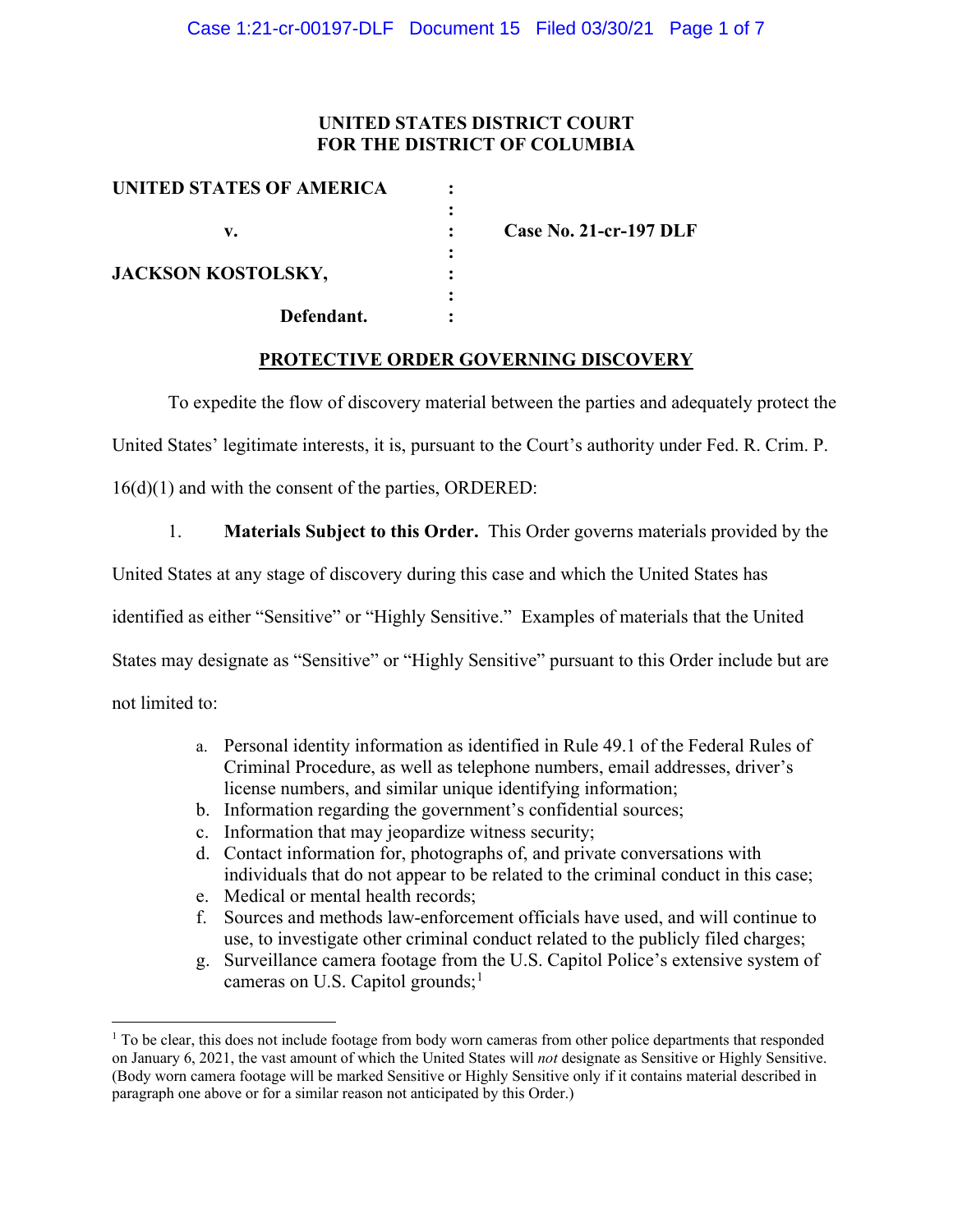- h. Repair estimates from the Architect of the Capitol;
- i. Materials designated as "security information" pursuant 2 U.S.C. §1979; and
- j. Tax returns or tax information.

This Order will not be used to designate materials as Sensitive or Highly Sensitive unless such designation is necessary for one of the reasons stated in this paragraph or for a similar reason not anticipated by this Order. The government agrees to make every effort to provide discovery in a manner that will allow for most discovery to be produced without such designations.

2. **Defendant.** Any reference to "Defendant" herein refers individually to each

defendant identified in the caption above.

3. **Legal Defense Team.** The "legal defense team" includes defense counsel

(defined as counsel of record in this case, including any post-conviction or appellate counsel)

and any attorneys, investigators, paralegals, support staff, and expert witnesses who are advising

or assisting defense counsel in connection with this case.

# 4. **Rules for the Handling of Sensitive and Highly Sensitive Materials.**

- a. **Limitations on Use.** Defendant and the legal defense team may use Sensitive and Highly Sensitive discovery materials solely in connection with the defense of this case and any other case connected to the events at the United States Capitol on January 6, 2021, including any post-conviction or appellate litigation, and for no other purpose, and in connection with no other proceeding, without further order of this Court.
- b. **Limitations on Dissemination.** No Sensitive or Highly Sensitive materials, or the information contained therein, may be disclosed to any persons other than Defendant, the legal defense team, or the person to whom the Sensitive or Highly Sensitive information solely and directly pertains or his/her counsel, without agreement of the United States or prior authorization from the Court.
- c. **Limitations on Reproduction.** Defendant, the legal defense team, and authorized persons shall not copy or reproduce the Sensitive or Highly Sensitive materials except in order to provide copies of the materials for use in connection with this case by Defendant, the legal defense team, the person to whom the Sensitive or Highly Sensitive information solely and directly pertains or his/her counsel, and other persons to whom the Court may authorize disclosure (collectively, "authorized persons").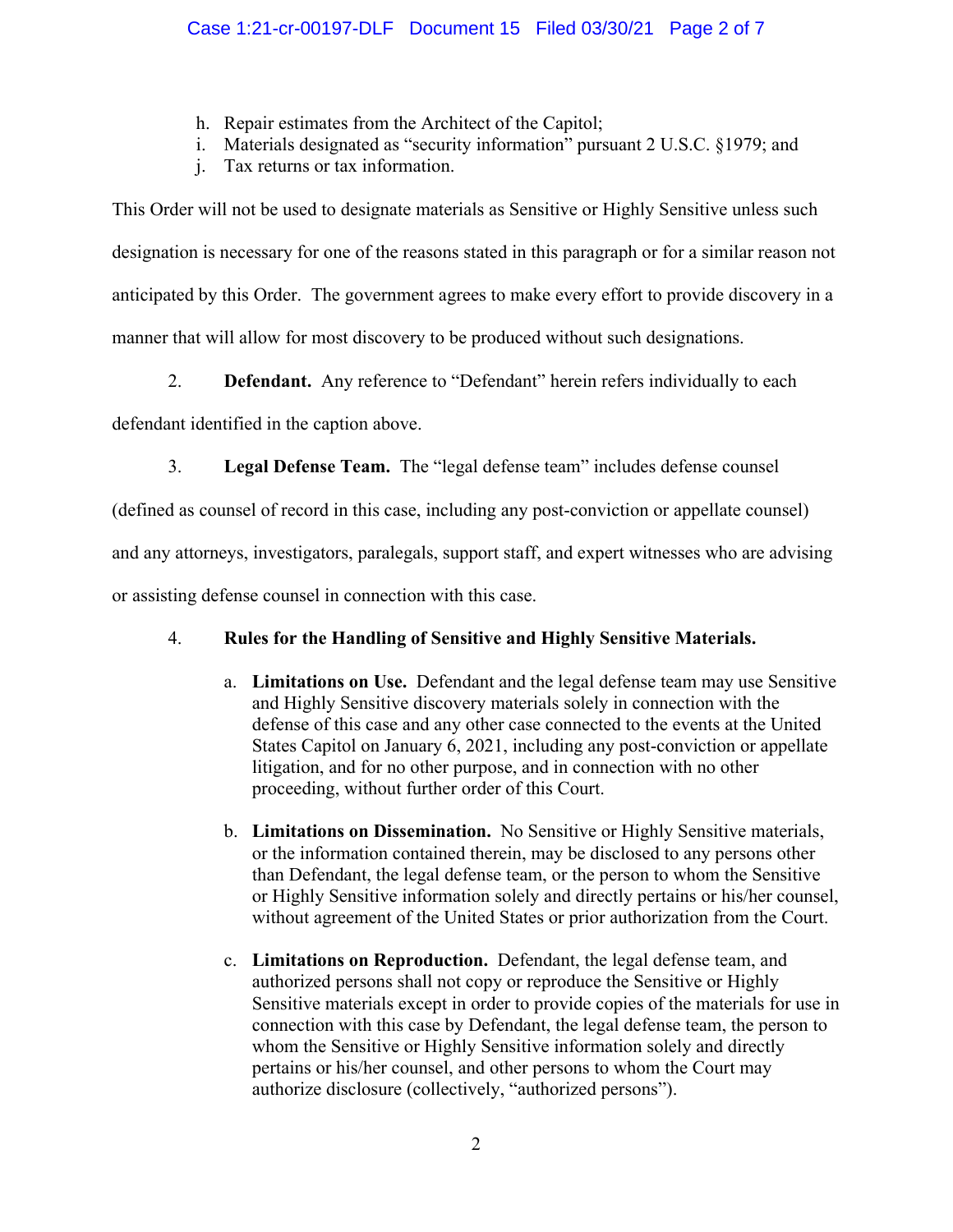If defense counsel provides Defendant access to Sensitive or Highly Sensitive materials, defense counsel must advise Defendant that Defendant may not record any personal identity information as identified in Rule 49.1 of the Federal Rules of Criminal Procedure or any telephone numbers, email addresses, driver's license numbers, and similar unique identifying information. By signing the attached affirmation, Defendant agrees not to do so.

Copies and reproductions, and any notes or records made in relation to the contents of the Sensitive and Highly Sensitive materials, are to be treated in the same manner as the original materials.

- d. **Court Filings.** Absent prior agreement by the parties or permission from the Court, no party shall disclose materials designated as Sensitive or Highly Sensitive in any public filing with the Court. Such materials shall be submitted under seal. The Clerk shall accept for filing under seal any filings so marked by the parties pursuant to this Order.
- e. **Court Hearings.** The restrictions in this Order shall not limit either party in the use of the materials in judicial proceedings in this case. The procedures for use of designated Sensitive and Highly Sensitive materials during any hearing or the trial of this matter shall be determined by the parties and the Court in advance of the hearing or trial. No party shall disclose materials designated Sensitive or Highly Sensitive in open court without agreement by the parties that such materials may be disclosed in open court or prior consideration by the Court.

#### 5. **Additional Rules for Handling of Sensitive Materials.** The following

additional terms apply to Sensitive materials:

a. **Storage.** Sensitive materials must be maintained in the custody and control of Defendant, the legal defense team, and authorized persons. This restriction shall not apply to the person to whom the Sensitive information solely and directly pertains or his/her attorney.

# 6. **Additional Rules for Handling of Highly Sensitive Materials.** The following

additional rules apply to Highly Sensitive materials:

a. **Additional Limitations on Dissemination.** Defense counsel may not provide a copy of Highly Sensitive materials to Defendant or permit Defendant to view such materials unsupervised by defense counsel or an attorney, investigator, paralegal, or support staff person employed by defense counsel. The parties agree that defense counsel or an attorney, investigator, paralegal,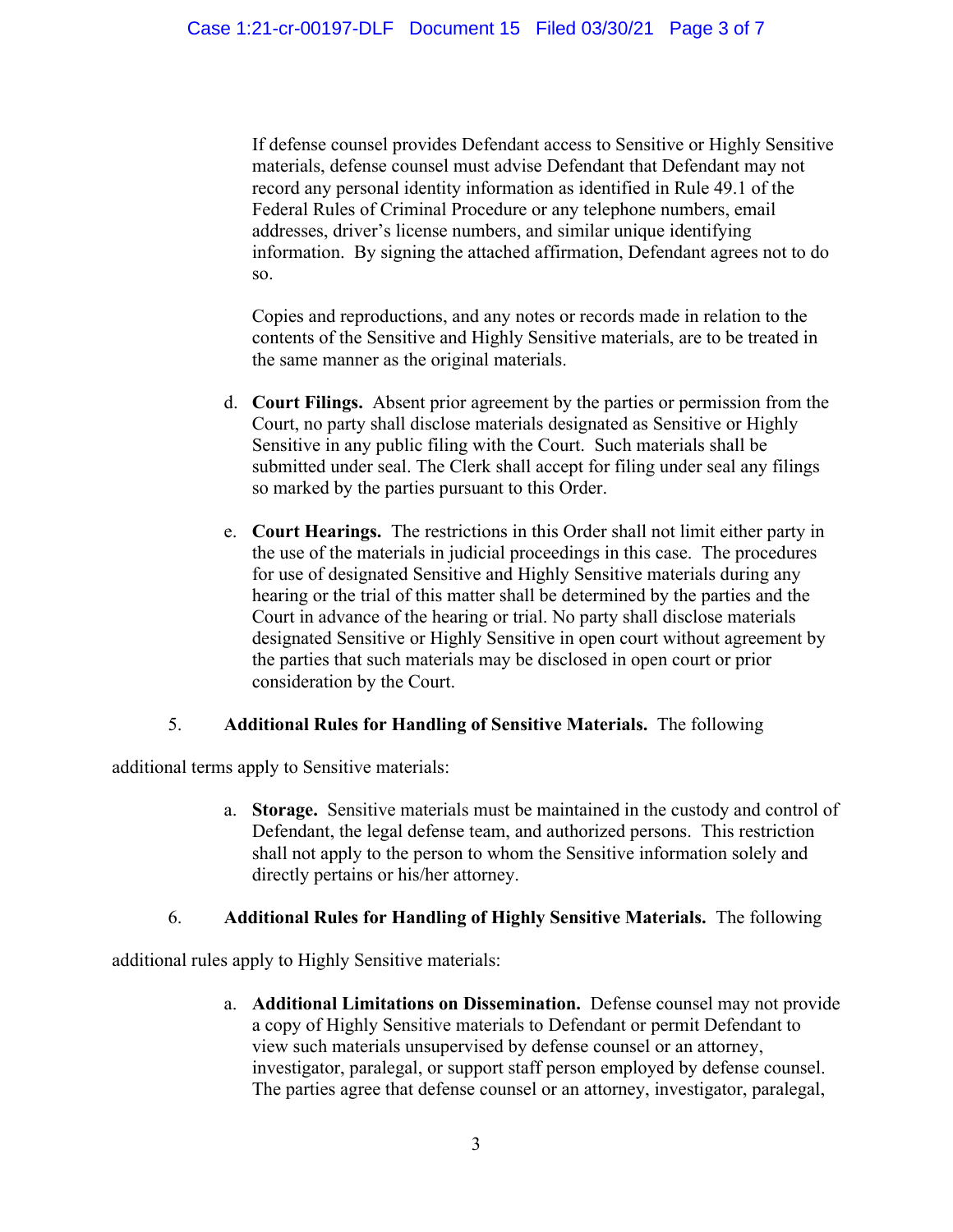or support staff person employed by defense counsel, may supervise Defendant by allowing access to Highly Sensitive materials through a cloudbased delivery system that permits Defendant to view the materials but does not permit Defendant the ability to download; provided that, prior to doing so, defense counsel first provides notice to the United States and allow the United States to file an objection with the Court if no agreement is reached.

- b. **Additional Limitations on Reproduction.** Counsel agrees that prior to showing materials to Defendant designated as Highly Sensitive, counsel or an attorney, investigator, paralegal, or support staff person employed by defense counsel will read Defendant the relevant parts of this Order, and remind Defendant of the consequences of violating the Order. If Defendant takes notes regarding Highly Sensitive materials, counsel or an attorney, investigator, paralegal, or support staff person employed by defense counsel must take reasonable steps to determine whether Defendant has copied any personal identity information as identified in Rule 49.1 of the Federal Rules of Criminal Procedure or any telephone numbers, email addresses, driver's license numbers, and similar unique identifying information.
- c. **Storage.** Highly Sensitive materials must be maintained in the custody and control of the legal defense team and authorized persons. This restriction shall not apply to the person to whom the Highly Sensitive information solely and directly pertains or his/her attorney.

7. **Viewing by Incarcerated Defendants.** If Defendant is in the custody of the

United States Marshals Service, defense counsel is authorized to provide a copy of discovery materials to the appropriate point of contact so that the defendant can view the discovery materials, subject to the terms of this Order.

8. **Disputes.** The parties shall make a good faith effort to resolve any dispute about a sensitivity designation before requesting the Court's intervention. The United States may agree to remove or reduce a sensitivity designation without further order of this Court. Whenever the redaction of specified information will resolve the basis for which a sensitivity designation was applied, the United States will agree to redaction, and such redaction will render the materials no longer subject to this Order. Any agreement to reduce or remove a sensitivity designation or to redact specific information shall be memorialized in writing.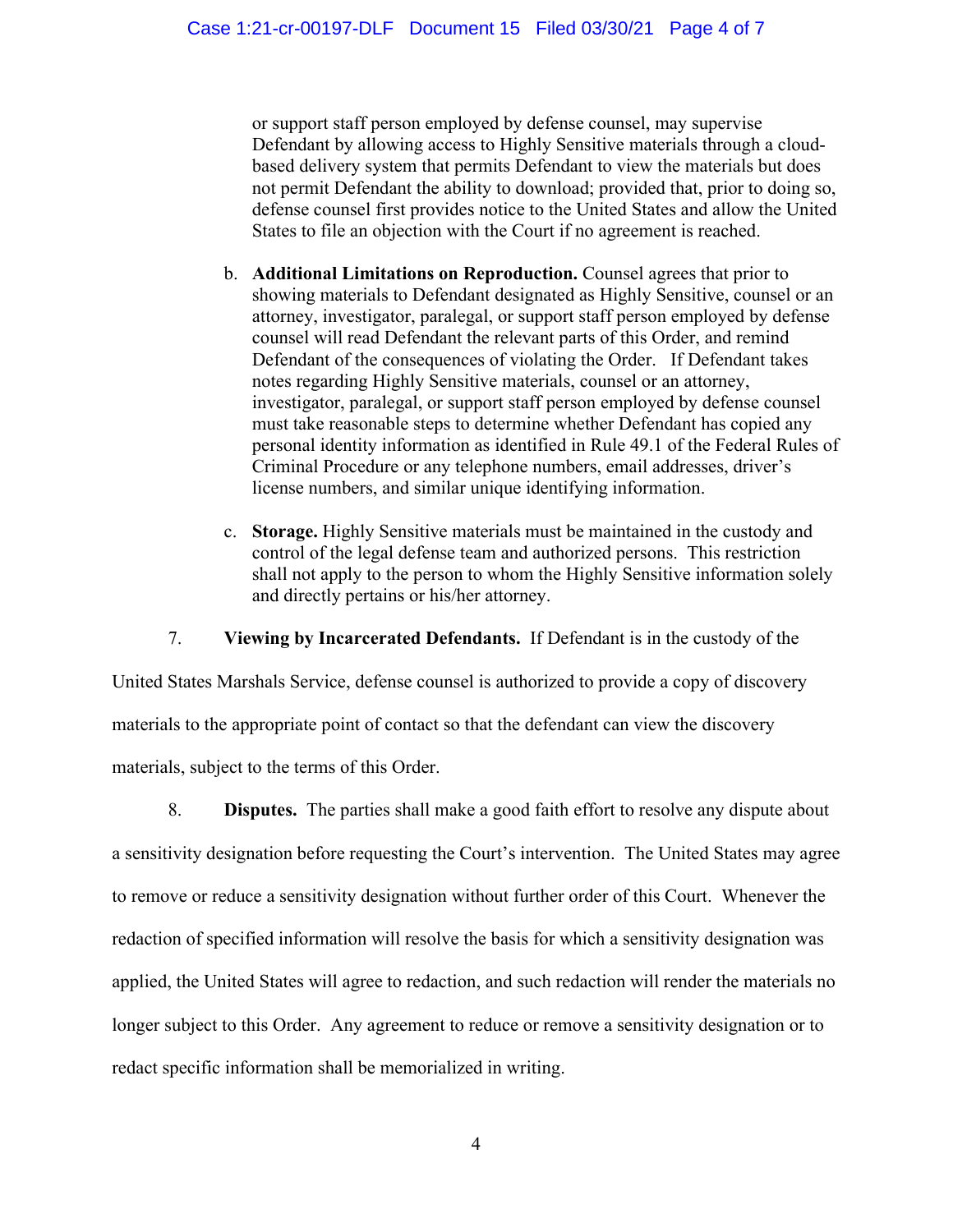#### Case 1:21-cr-00197-DLF Document 15 Filed 03/30/21 Page 5 of 7

9. **Modification Permitted.** Nothing in this Order shall prevent any party from seeking modification of this Order nor prevent the defense from contesting a sensitivity designation. The parties agree that the burden of demonstrating the need for a protective order remains with the government at all times.

10. **Failure not Waiver.** The failure by the United States to designate any materials as Sensitive or Highly Sensitive upon disclosure shall not constitute a waiver of the United States' ability to later designate the materials as Sensitive or Highly Sensitive but the government must separately identify and memorialize the changed status of those materials in writing.

11. **Automatic Exclusions from this Order.** This Order does not apply to materials that:

- a. Are, or later become, part of the public court record, including materials that have been received in evidence in this or other public trials or hearings;
- b. Were derived directly from Defendant or that pertain solely to Defendant. Examples of such materials include Defendant's own financial records, telephone records, digital device downloads, social media records, electronic communications, arrest records, and statements to law enforcement;<sup>2</sup> and
- c. Materials that the defense obtains by means other than discovery.
- 12. **Government's Discovery Obligations.** Nothing in this Order modifies the

United States' obligations at any stage of discovery in this case pursuant to Federal Rules of

Criminal Procedure 16 and 26.2, Local Criminal Rule 5.1, 18 U.S.C. § 3500 (the Jencks Act),

and the government's general obligation to produce exculpatory and impeachment information in

criminal cases.

 $2$  Discoverable materials that were derived directly from Defendant or that pertain solely to Defendant are exempt from this Order regardless of whether the United States has designated any such materials as "Sensitive" or "Highly Sensitive" because the same materials are being provided or made available to co-defendants or other persons charged in connection with the events at the United States Capitol on January 6, 2021.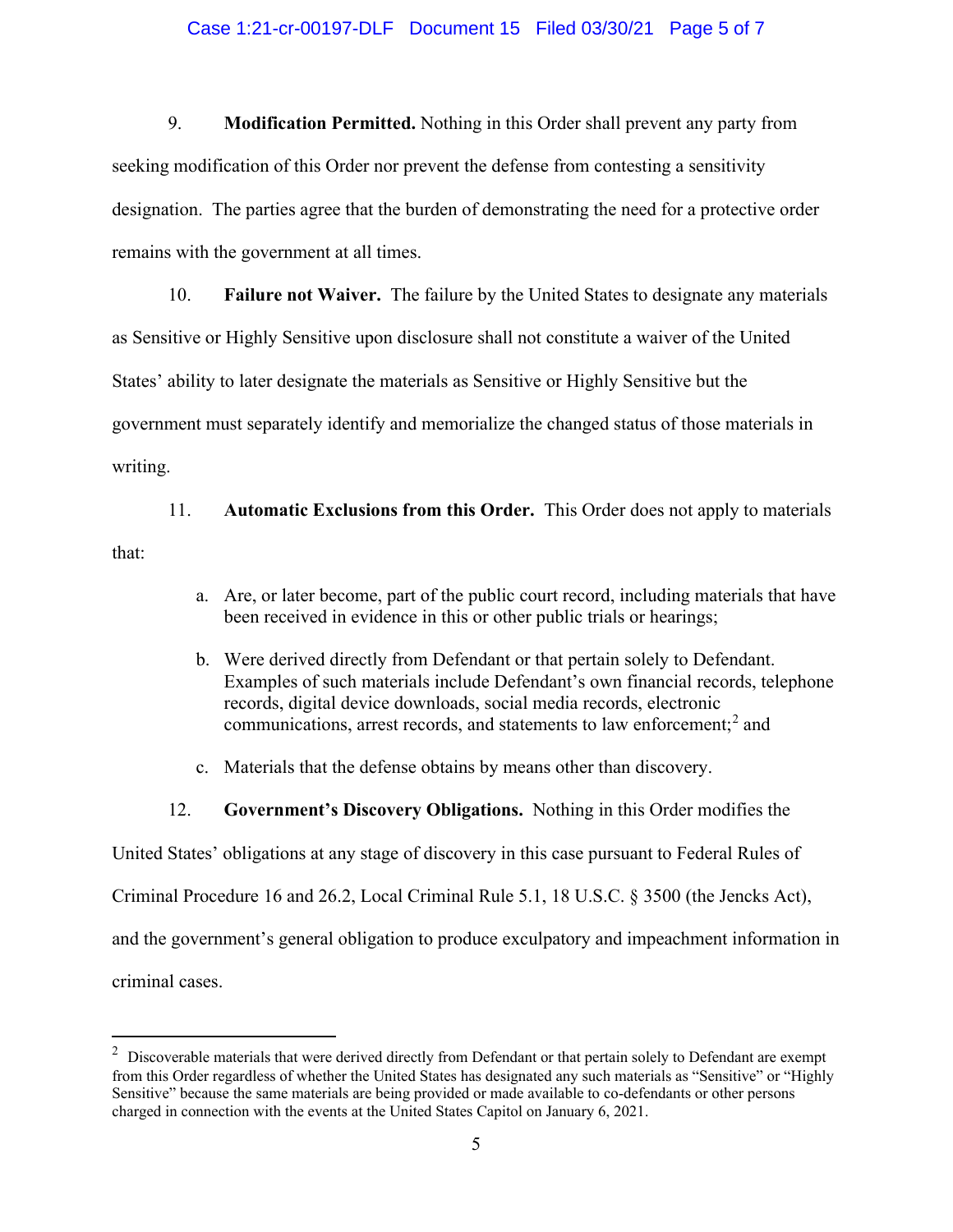## Case 1:21-cr-00197-DLF Document 15 Filed 03/30/21 Page 6 of 7

13. **Defense Counsel's Obligations.** Defense counsel must provide a copy of this Order to, and review the terms of this Order with, members of the legal defense team, Defendant, and any other person, before providing them access to Sensitive or Highly Sensitive materials. Defense counsel must obtain a fully executed copy of Attachment A before providing Defendant access to Sensitive or Highly Sensitive materials, and must file a copy with the Court within one week of execution.

14. **No Ruling on Discoverability or Admissibility**. This Order does not constitute a ruling on the question of whether any particular material is properly discoverable or admissible and does not constitute any ruling on any potential objection to the discoverability or admissibility of any material.

15. **Duration.** The terms of this Order shall remain in effect after the conclusion of this case and the parties shall be bound by it unless otherwise ordered by the Court.

**SO ORDERED** this 30th day of March, 2021.

Dobug L. Fridrich

HONORABLE DABNEY L. FRIEDRICH United States District Judge